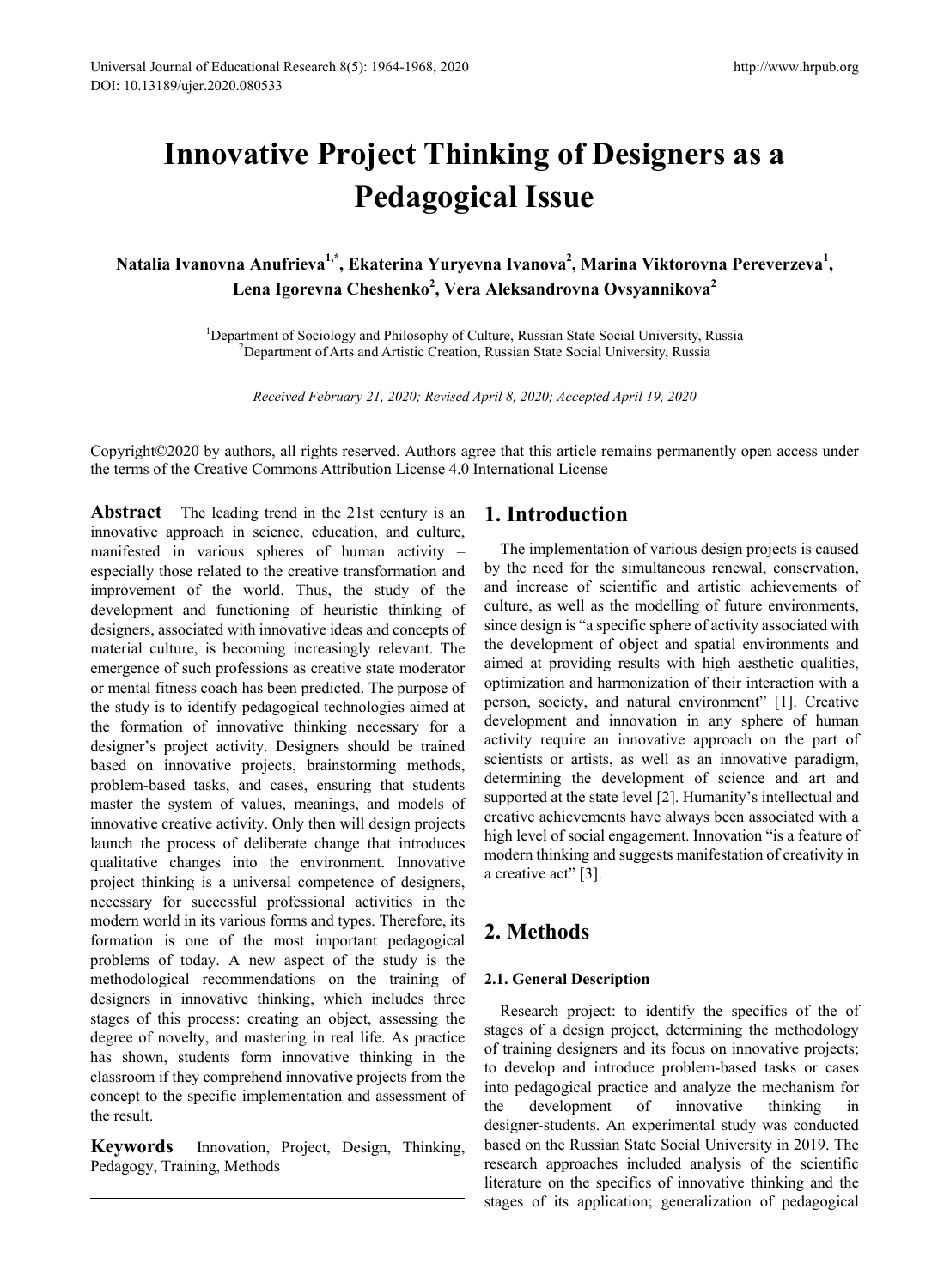practice and the identification of the conformity of methodological approaches to the goal of formation of innovative thinking; pedagogical process, which implies the use of specially developed methods and tasks aimed at the formation of innovative thinking in designer-students.

No statistical tools were used in the study.

The study of innovative processes based on the culturological approach has been conducted by A.I. Arnoldov, S.N. Ikonnikova, M.S. Kagan, and others. The conceptual justification of the implementation of laws and principles of innovation has been conducted by M.M. Potashnik, L.S. Podymova, and A.V. Khutorskoy. The essence of innovation has been described by F. Bezrudny, V.S. Dudchenko, and O.S. Sovetova. The project activity of designers, both in general and in terms of innovation, has been considered in works by M.S. Myshinskaya, O.V. Kaukina, R.Y. Ovchinnikova, M.V. Pankina, O.P. Tarasova, O.R. Khaliullina, V.T. Shimko, and others. Literature regarding modern educational technology is extensive as well [4].

#### **2.2. Algorithm**

However, pedagogical technology aimed at the formation of innovative thinking, necessary for the project activity of a designer, is neglected [5]. In part, this is due to the scope of the concept of innovative project design and the complexity of the development of a methodology for the formation of heuristic thinking. "The heuristic method is the organization of search and creative activities based on the theory of stage-by-stage acquisition of knowledge and methods" [6]. Some believe that many people naturally "lack" it. However, pedagogical practice proves that in certain organizational and methodological conditions, innovative project thinking is formed in students at a level sufficient for successful professional activity.

Modern scientific knowledge in the aforementioned fields proves that the transfer of technocratic recipes of innovation to project design does not solve the pedagogical problem of the formation of innovative project thinking in student designers. However, this is possible in the study of the psychological mechanisms and factors of innovative thinking of designers, features of project activity, as well as the development of organizational conditions and methods based on the understanding of the nature of innovative project thinking of designers [7].

## **3. Results**

The project design of new material and spiritual values, objects and technologies of aesthetic transformation of the environment determines the specifics of this field of creativity [8]. Schematically, innovative project design can be presented as a stage-by-stage transition from the analysis of a problem task and search for the solution to

concept development and implementation of innovation in real life [9]. A mandatory component is the assessment of the result and its application in real life. This aspect is usually given little attention, which was the focus of this study.

The implementation of these stages of project design ensures project thinking, which, according to Ovchinnikova, has a complex structure, consisting of natural-scientific, technical, and humanitarian knowledge, as well as engineering and artistic thinking [10]. At the same time, "creativity is a measure of the originality of project thinking. The creative process is a constant search for differences from others" [10]. Thus, innovative and project thinking of designers are two sides of the same  $\cosh$  – a heuristic approach to creative activity. This type of thinking synthesizes processes of engineering and artistic work of intellect since "design develops and accumulates its artistic and project potential based on new artistic means, developed by artists in the process of solving their creative problems" [11].

As scholars believe, "the success of project design is determined by the designer's project thinking. The process of creation of an object suggests the synthesis of imagination and logic of the author, in which the future object serves as a proposal related to the solution to a problem using artistic means, aimed to have a certain emotional effect on the consumer" [10].

Design is considered as "social and cultural phenomenon with a certain system of values, norms of professional activity, and principles of project design. In connection with this, the culturological approach to design as a mass culture phenomenon seems most relevant" [12]. From the position of the culturological approach, when working on a project, one must pay special attention to the combination of organizational, technological, technical, motivational, value, and aesthetic aspects with artistic, creative, spiritual, and moral components [13].

A modern innovative approach in project design "is formed on an interdisciplinary basis as a result of the transfer and non-standard recombination of knowledge and skills from one field of knowledge or activity to another" [3]. The professional project activity of a designer develops based on the integration of professional operational and universal metaknowledge, providing the intellectual and creative work of a person.

Operational knowledge is acquired in the process of practical creative activity and development of creative abilities of a designer, as well as the acquisition of technical skills and experience of project activity [5]. "The use of various types of tasks requiring creative, non-standard solutions encourages students to achieve optimal results in any activity and develop professionally" [6].

Metaknowledge develops as a result of the analysis of ready design products of an innovative nature. Both types of study tasks are usually present in higher education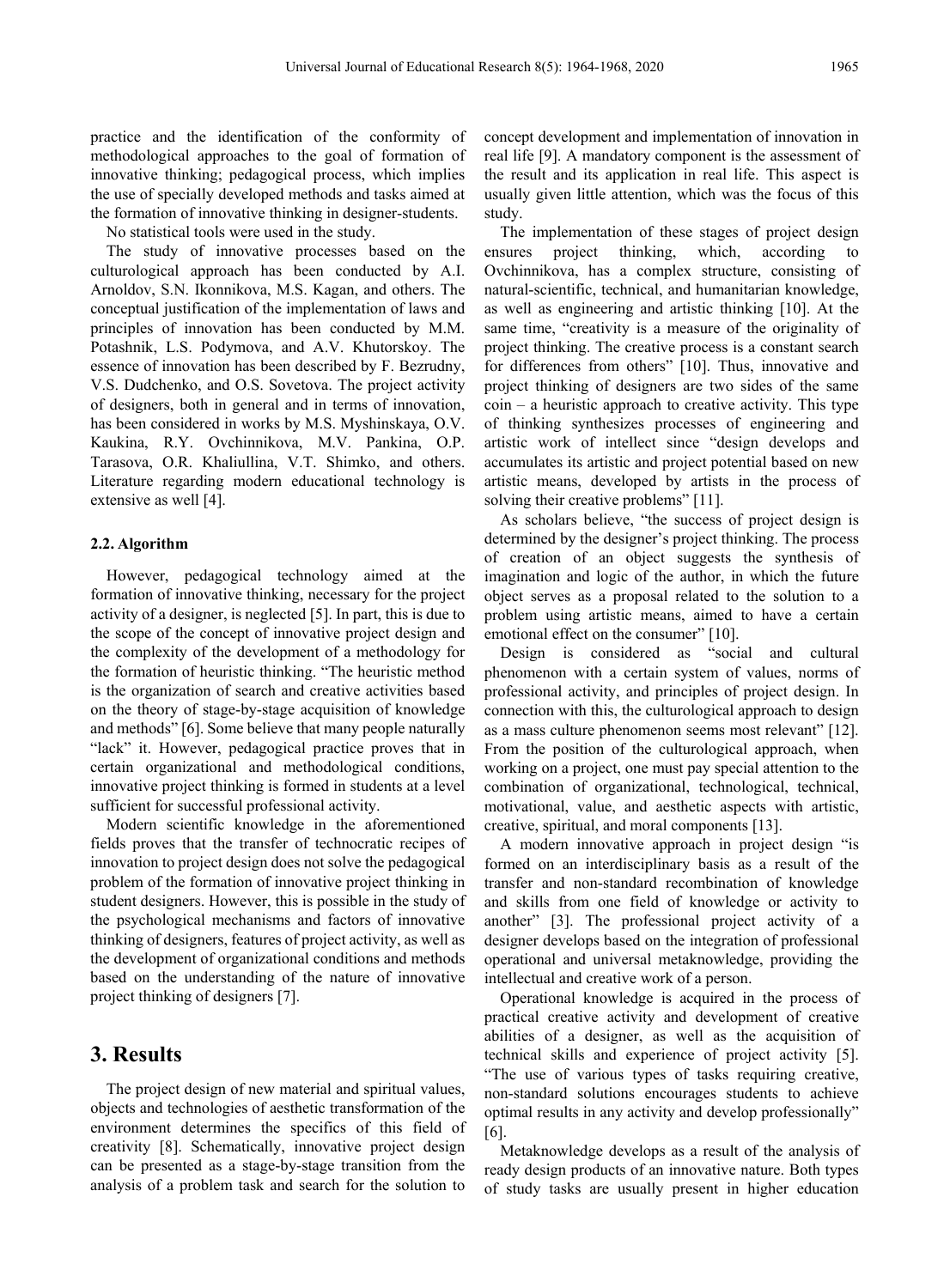programs. However, they often lack didactic principles, aimed at the development of innovative project thinking in particular and creative abilities in general since "a distinguishing feature of project activity is the opportunity to provide the formation of new ideas, emergence of new meanings, and dynamics of values in parallel with the creation of a project" [14].

An important role in the formation of an innovative approach to project design is played by the organization of creative space and atmosphere, as well as the "situation of success". A higher education institution must provide the conditions for the creative self-realization of students: creative abilities and innovative thinking are developed with problem tasks with multiple "unknowns", competitions requiring independent decision-making, group project activity, search for solutions to complex problems in cooperation with teachers [15]. The general goal of designer training is the formation of creative abilities in students based on fundamental knowledge and professional skills.

The components of creative activity include such categories as innovative solution, originality of conception, non-standard implementation, generation of ideas, and vision of perspective implementation of innovation [16]. These qualities are rarely natural and require various approaches and methods related to brainstorming, problem tasks, or cases. Only the search for non-standard solutions, as well as creative development pedagogical technology, encourages the formation of innovative project thinking of student designers [17, 18].

Designer training based on theoretical and practical material ensures the development of creative potential. A designer as a representative of creative activity must possess a heuristic mindset, capable of supporting and implementing innovative design projects. The object of creative innovation is a system of values, meanings, and models of a person's creative self-realization while its result is implemented purposeful projects as factors of qualitative changes in this system [19].

Thus, designer training must be based on innovative projects and methods of brainstorming, problem tasks, or cases, which ensures an acquisition by students of the system of values, meanings, and models of innovative creative activity. Only then, design projects start the process of qualitative change in the environment.

In the framework of the formation of innovative thinking of designers at classes devoted to project design, students participated in the case study "Urbanistic conceptions of the future". The case study was based on documents and visual materials about US megalopolises as city toposes, which played an important symbolic role even at the earliest stages of American history and, thus, received original urbanistic conceptions at the stage of their project design. As materials for the case study, we used not only state documents, photo, and video of modern megalopolises, the conceptions which the student designers were to consider, but also numerous literary works, in which city space becomes an artistic construct of creative mind: fragments from novels by Paul Auster, James Jones, Jonathan Safran Foer, and others, as well as impressions of contemporaries – images of New York as perceived by Russian and foreign visitors.

In the process of urbanization, US cities came to be associated with dynamic symbolic meanings. These symbols are determined by the project design of the cities, the development and implementation which follows a formed conception – an image, determining the technical and artistic means of its implementation. Successful design is hardly possible without the creative component – the ability to see and create artistic images. One cannot ignore methods of creative development based on the means of different art forms. An example of creative thinking stimulation is the method of analysis of an artistic image in a literary work.

In the process of problem-solving, student designers studied fragments from the novel "The Music of Chance" (1990) by Auster where the city symbolizes a totalitarian model, a place of order and control. A fragment of the novel is set in the estate of millionaires, one of which is busy building a model of the City of the World. The model is built with accuracy and precision and occupies a whole room. The writer, having mastered creative thinking, uses his images as clues to designers of innovative projects of the city of the future. The characters of the novel consider the model city as an ideal embodiment, ruled by wisdom and order. This image of the city of the future and its urbanistic concept stimulate the designer's imagination, developing their creative mind.

A brainstorming task was related to the determination of the conception in architecture and painting, created by several innovators at the beginning of the 20th century. The students were presented with photographs of famous (but unknown to the students at the time) buildings by Le Corbusier and Ludwig Mies van der Rohe, as well as reproductions of works by Willem de Kooning, Mark Rothko, and Jackson Pollock.

These projects were implemented in the 1910-40s and remain masterpieces of avant-garde architecture, whose ideas and images stimulate young designers' imaginations and encourage them to work on their own innovative developments. However, for these developments to be implemented, a heuristic approach to problem task solving is required, which is mastered in the process of solving similar tasks. The students independently identified and formulated innovative conceptions of the architects and searched for evidence of their implementation in terms of specific artistic means, techniques, features, and qualities of implemented projects.

Stylistic features of Le Corbusier's works include "objects elevated above the ground and supported by columns, flat roof terraces, used as gardens, transparent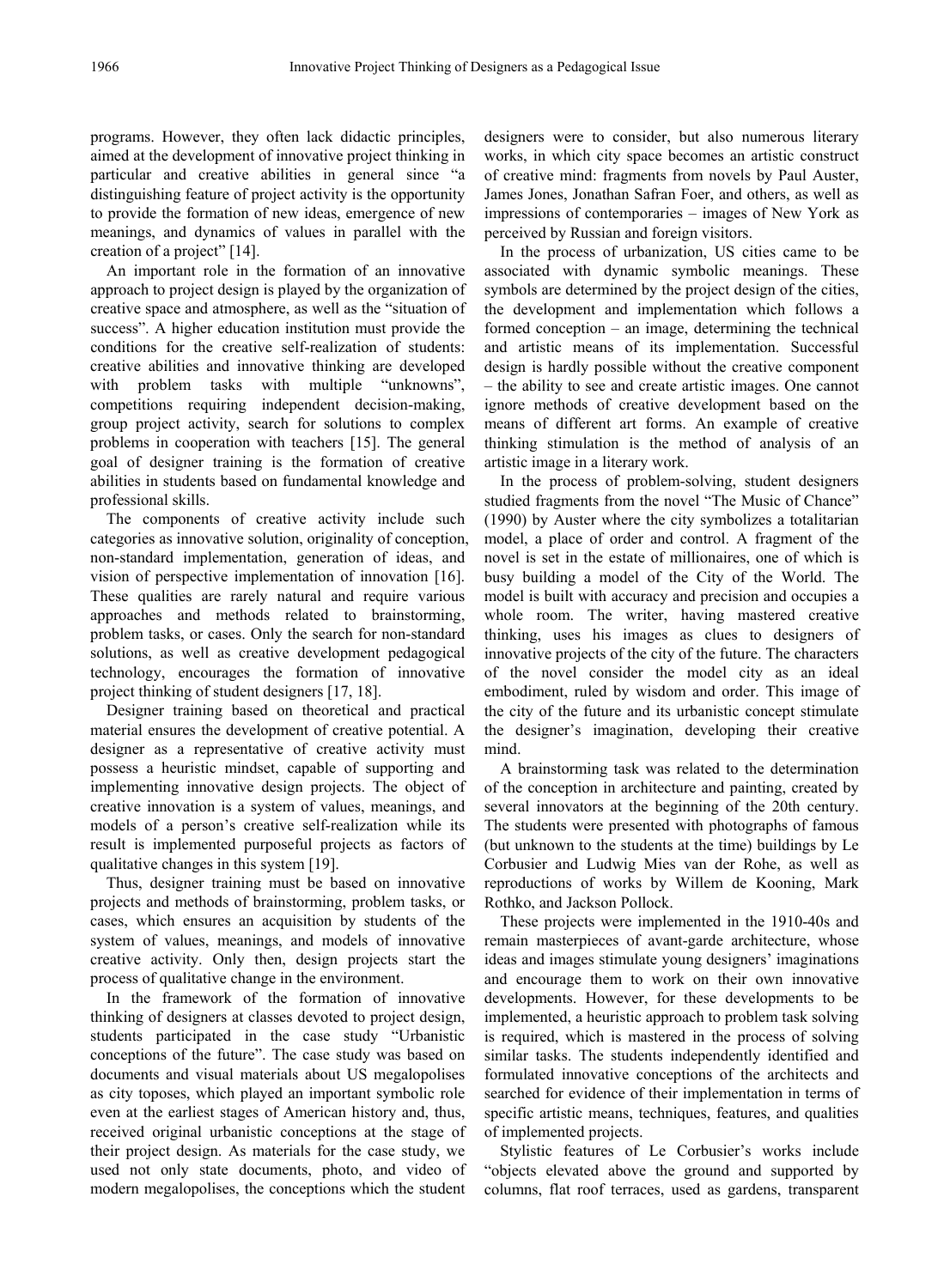facades, open interiors with the 'free plan', allowing one to avoid isolated rooms and go from one room to another" [15, p. 40]. Mies van der Rohe created several glass houses free of interior supports in the most picturesque parts of America. His ideas were inspired by the philosophy of naturalism: glass walls of the buildings seemingly dissolve in the forest landscape and reunite humanity with flora and fauna. One of his glass houses, sitting on a floodplain, "hovers in space, accentuating the ephemerality of the building free of interior supports" [20].

## **4. Discussion**

In the process of analysis of works by the representatives of abstract expressionism, the students considered the psychological, mythological, and biomorphic basis of their works. According to the students' conclusions, Kooning, Rothko, and Pollock search for the unconsciousness as the core of universality. In the painting entitled "Excavation", the students studied how Kooning's line creates intertwined organic shapes. His line roams, disappearing and suddenly reappearing in different parts of the painting. The students noted the profound ambiguity of the meaning, which was the goal – for the students to find the hidden meaning and develop innovative thinking, seeing the essence of every seemingly random detail.

The outlines of the abstract images in the painting by Kooning remind the students of either landscapes of hills and valleys, or a blurry figure, or fantasy scenery – each student designer interpreted the work in their own way, considering different options and developing heuristic thinking, inspired by Kooning's everliving and restless line that never creates any closed or visible contours. It forms an equally restless mind. Kooning cultivates the elusiveness of an image, teaching a researcher attitude towards reality.

Pollock's automatism relying on physical gesture, fluid space, and elusive images, as well as the absence of complete and closed shapes, gives the students participating in the tasks an opportunity to go beyond limitations canons, precise structures and definitions, allowing one to achieve intellectual breakthrough through the familiar, obvious, and understandable. There are still many things in the world that go beyond comprehension and require an innovative approach to the explanation of phenomena and processes of the world.

These original project solutions of geniuses of architecture and painting, which in the process of student training turn into metaknowledge, related to the mechanisms and instruments of innovative project design and intellectual and creative activity, encourage the formation of heuristic thinking in designers. The mechanism of generation of innovative ideas in people of creative professions is similar to the technology in the search for answers to the original mysteries of innovative works of art, the study of which serves as an effective method of formation of innovative project thinking of designers.

## **5. Conclusions**

The essence of innovative project design is related to the creative development and implementation of innovation in the environment. Hence there are three stages of this process: the creation of an object, assessment of the degree of innovation, and implementation in real life. Thus, the students studied innovative projects comprehensively: from the concept to its implementation and assessment. However, the successful formation of innovative project thinking of designers requires more evidence-based data on structural and processual features of innovative thinking and psychological and pedagogical determinants of its development.

In project design, it is important to determine the means of individual creativity and artistic performance, which together create a new cultural product since an innovative approach in design captures key issues in the development of culture and society. The forecast of creative activity result and the development of project implementation strategy lead the designer in an innovative direction and guarantee the development of successful products, satisfying the demand of modern society.

Artistic and creative work, as well as innovative project design, serves as a means of organizing the activity of a team, for example, a design bureau or studio, allowing the goal of the project without wasting resources. Criteria for the choice of strategy are competitiveness, effectiveness, orientation on human capital, and artistic freedom. In the project approach, activity of a team or institution is divided into relatively independent blocks, each of which has its own goal and direction while sharing resources. A project allows a creative team to be more flexible and competitive in the changing socio-cultural conditions.

## **REFERENCES**

- [1] O. V. Kaukina. Metodologicheskiy aspect formirovaniya proektnoy kultury budushchikh dizaynerov v protsesse professionalnoy podgotovki [Methodological aspect of the formation of project culture of future designers in the process of professional training], Vestnik Volzhskogo iniversiteta im. V.N. Tatishcheva, Vol. 4, No. 19, 102-109, 2015.
- [2] F. Bezrudny, O. Nechaeva, G. Smirnova. Sushchnost ponyatiya innovatsii i ego klassifikatsiya [The essence of the concept of innovation and its classification], Innovatsii,